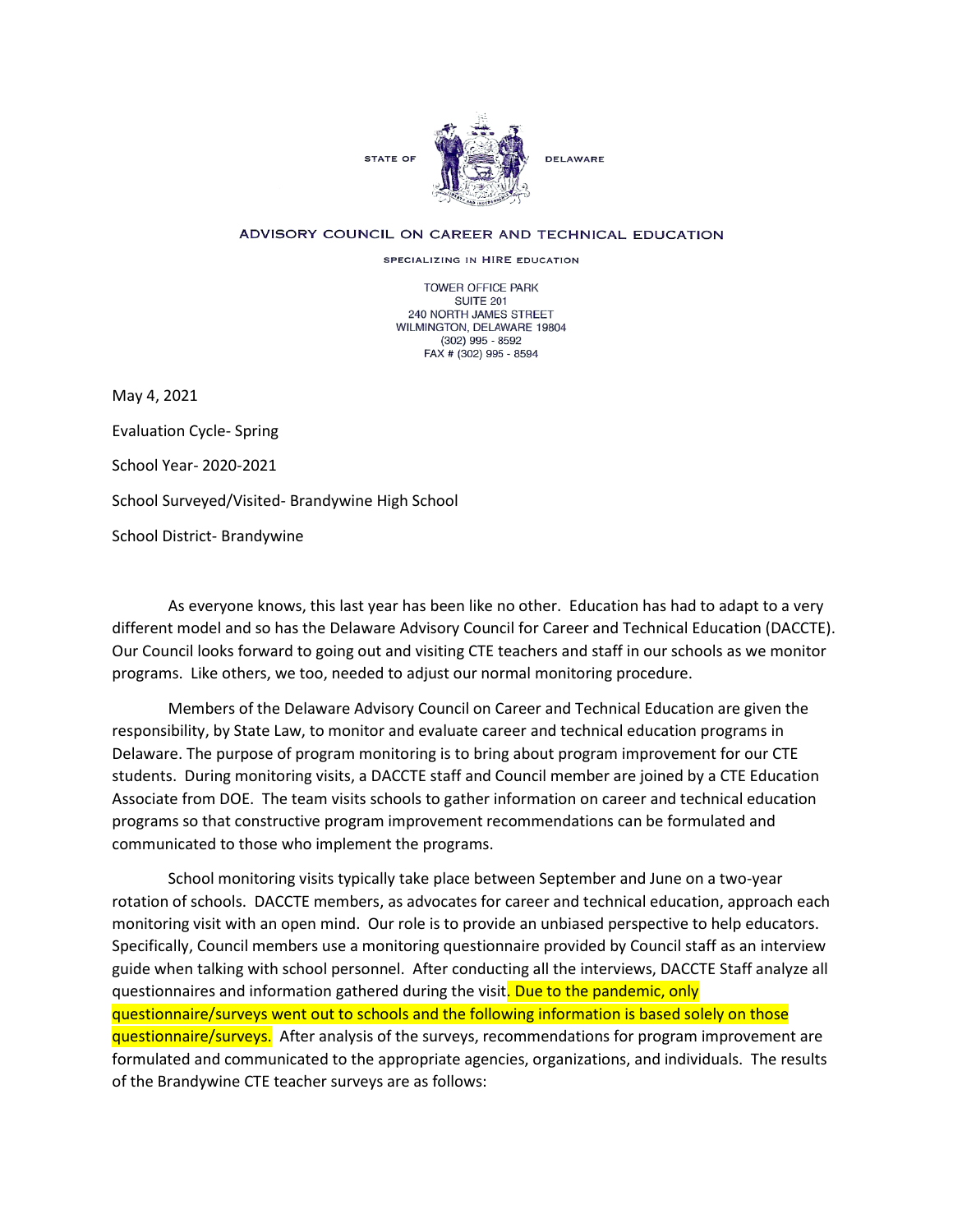• 4 out of 4 teachers emailed, completed, and returned the survey.

| <b>Survey Question</b>                                                                         | <b>Survey shows</b><br>this area is<br>being met | <b>Survey shows</b><br>this area<br>needs more<br>focus | <b>Survey is</b><br>inconclusive | <b>Notes</b>                                                         |
|------------------------------------------------------------------------------------------------|--------------------------------------------------|---------------------------------------------------------|----------------------------------|----------------------------------------------------------------------|
| Pathways have<br>sequenced courses                                                             |                                                  |                                                         |                                  |                                                                      |
| Pathways are approved<br>through DOE                                                           |                                                  |                                                         |                                  |                                                                      |
| English, Math, Science,<br>Social Studies Integration<br>into CTE coursework                   |                                                  |                                                         |                                  |                                                                      |
| <b>Facilities</b>                                                                              |                                                  |                                                         |                                  |                                                                      |
| <b>Instructional Supplies</b><br>and Materials                                                 |                                                  |                                                         |                                  |                                                                      |
| <b>Instructional Equipment</b><br>and Technical Support                                        |                                                  |                                                         |                                  |                                                                      |
| Advisory Committee in<br>place and supporting CTE<br>programs                                  |                                                  |                                                         |                                  |                                                                      |
| CTSO available and<br>participating in Local,<br>State, Regional, and<br><b>National Level</b> |                                                  |                                                         |                                  |                                                                      |
| <b>Work-Based Learning</b><br>Opportunities                                                    |                                                  |                                                         |                                  | Important to note<br>that many schools<br>have a WBL<br>Coordinator. |
| Pathways prepare<br>students for entry level<br>positions after HS                             |                                                  |                                                         |                                  |                                                                      |
| Career Pathway<br><b>Selection Process</b>                                                     |                                                  |                                                         |                                  |                                                                      |
| <b>Education Plans contain</b><br>Career Pathways                                              |                                                  |                                                         |                                  | Surveys split<br>evenly yes and no                                   |
| Programs receive<br>Federal/State funding<br>(Perkins/509)                                     |                                                  |                                                         |                                  |                                                                      |
| <b>Budget</b><br>Availability/Development                                                      |                                                  |                                                         |                                  |                                                                      |
| 3 Year Budget/Long<br><b>Term Planning</b>                                                     |                                                  |                                                         |                                  |                                                                      |